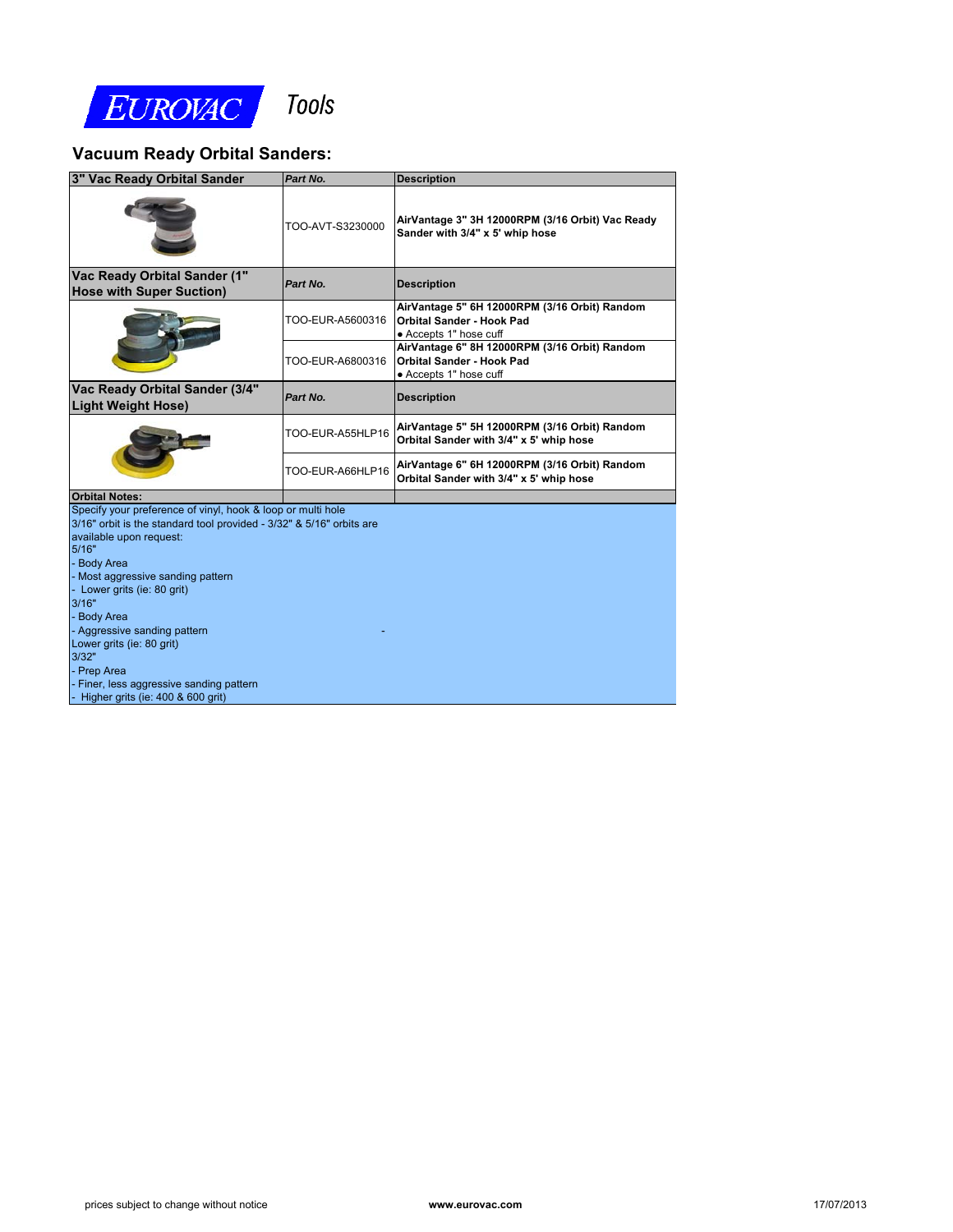#### **Vacuum Ready Jitterbug Sanders:**

| <b>Jitterbug Vac Ready Sander</b>                             | Part No.         | <b>Description</b>                                                                            |
|---------------------------------------------------------------|------------------|-----------------------------------------------------------------------------------------------|
|                                                               | TOO-AVT-S3720000 | AirVantage 3 2/3" x 7" Jitterbug VA 10H Vinyl Pad with<br>3/4" x 5' whip hose                 |
|                                                               | TOO-AVT-S3721000 | AirVantage 3 2/3" x 7" Jitterbug VA 10H Hook & Loop<br>Pad with 3/4" x 5' whip hose           |
| 8" Vac Ready "Mud Hog" Orbital<br><b>Sander</b>               | Part No.         | <b>Description</b>                                                                            |
|                                                               | TOO-ATO-45980SRP | Sioux GO459-80SRP 8" 9 Hole DA Sander and Vinyl<br>Pad<br>• Accepts a 1" and 1 1/4" hose cuff |
|                                                               | TOO-ATO-45980SRH | Sioux GO459-80SRP 8" 9 Hole DA Sander and Hook<br>Pad<br>• Accepts a 1" and 1 1/4" hose cuff  |
|                                                               | TOO-NAT-900DE000 | National Detroit 900DE 8" 8 Hole DA Sander and Vinyl<br>Pad<br>• Accepts 1 1/4" hose cuff     |
|                                                               | TOO-NAT-900DEH00 | National Detroit 900DE 8" 8 Hole DA Sander and Hook<br>Pad<br>• Accepts 1 1/4" hose cuff      |
| *Hose not included with above tools. Vacuum port is 1 1/4"*** |                  |                                                                                               |
| ***Suggested Whip Hose:                                       |                  |                                                                                               |
|                                                               | HOS-030-45610105 | 1" x 5' SC Black (1-1/4" Adaptor) Hose w/ 1" to 1 1/4"<br>Cuff (HOS-UNE-10012EBS), 1/4"Air    |

## **Vacuum Ready Longboard Sanders:**

| <b>Straightline Vac Ready Sander</b>   | Part No.         | <b>Description</b>                                                                                                                                                                                                                                                                                                              |
|----------------------------------------|------------------|---------------------------------------------------------------------------------------------------------------------------------------------------------------------------------------------------------------------------------------------------------------------------------------------------------------------------------|
|                                        | TOO-HUT-49200000 | Hutchins 2000VA 2-3/4" x 16" Straightline 18H Sander<br><b>Vinyl Pad</b>                                                                                                                                                                                                                                                        |
|                                        | TOO-HUT-4920H    | Hutchins 2000VA 2-3/4" x 16" Straightline 18H Sander<br><b>Hook &amp; Loop Pad</b>                                                                                                                                                                                                                                              |
| ***Hose not included with above tools. |                  |                                                                                                                                                                                                                                                                                                                                 |
| ***Suggested Whip Hose:                |                  |                                                                                                                                                                                                                                                                                                                                 |
|                                        | HOS-030-45607605 | 3/4" x 5' SC Black (1-1/4" Adaptor) Hose w/ 3/4" Cuff,<br>1/4"Air<br>Requires the removal of the blue Hutchins cuffs. 3/4"<br>whip hose connects right to metal take-off on tool<br>• This whip hose is highly recommended because it make<br>the set up static conductive (the blue Hutchins cuff is not<br>static conductive) |
|                                        |                  | OR.                                                                                                                                                                                                                                                                                                                             |
|                                        | HOS-030-45610105 | 1" x 5' SC Black (1-1/4" Adaptor) Hose w/ 1" to 1 1/4"<br>Cuff (HOS-UNE-10012EBS), 1/4"Air<br>• Make the following note when ordering: HOS-UNE-<br>10012EBS 1 1/4" SC Cuff needed to be added to end of<br>above hose                                                                                                           |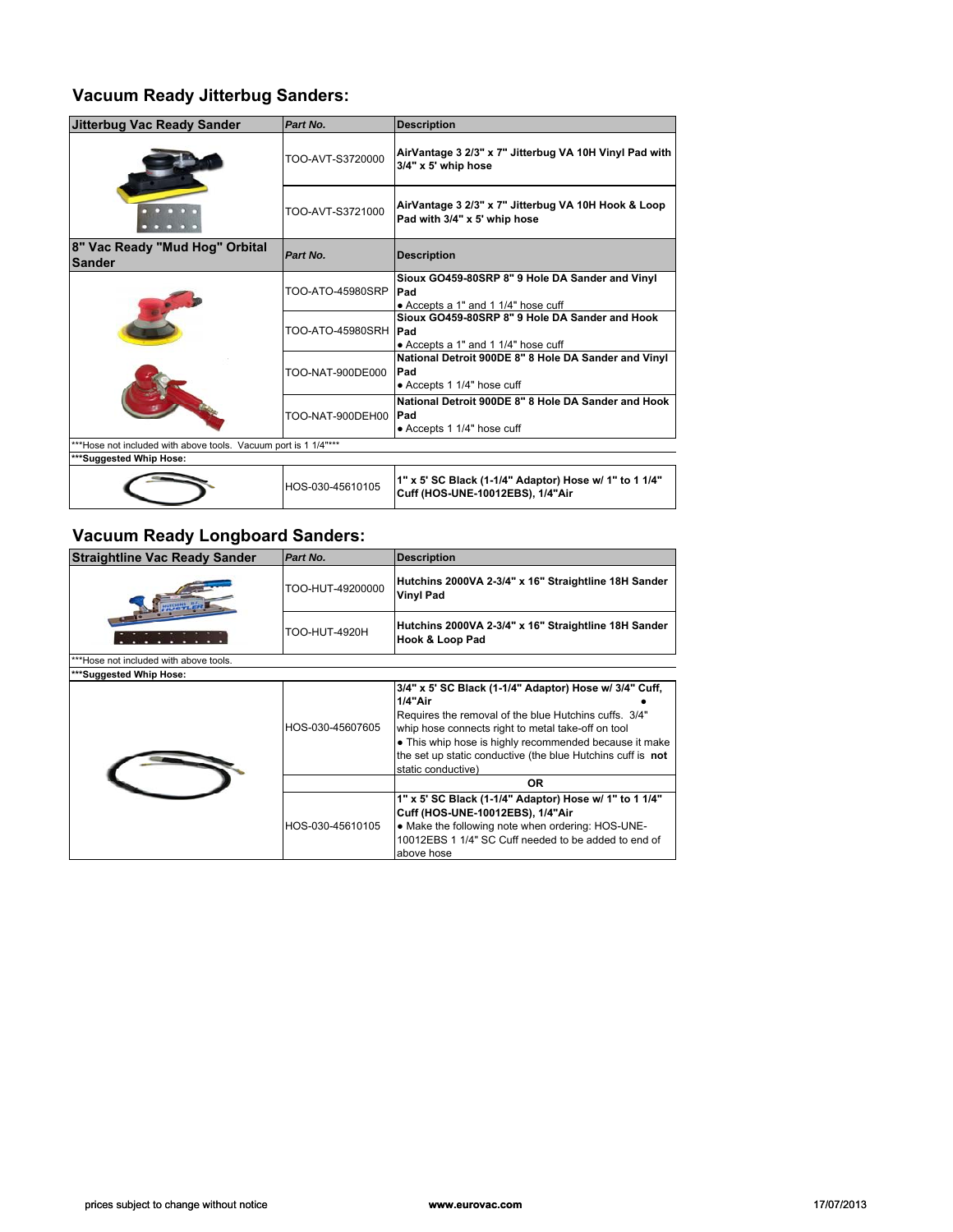| <b>Orbital Vac Ready Sander</b>      | Part No.         | <b>Description</b>                                                                                                                                                                                                                                                                                                              |
|--------------------------------------|------------------|---------------------------------------------------------------------------------------------------------------------------------------------------------------------------------------------------------------------------------------------------------------------------------------------------------------------------------|
|                                      | TOO-HUT-4932H000 | Hutchins 800VA Orbital File Hook Pad                                                                                                                                                                                                                                                                                            |
| **Hose not included with above tool. |                  |                                                                                                                                                                                                                                                                                                                                 |
| ***Suggested Whip Hose:              |                  |                                                                                                                                                                                                                                                                                                                                 |
|                                      | HOS-030-45607605 | 3/4" x 5' SC Black (1-1/4" Adaptor) Hose w/ 3/4" Cuff.<br>1/4"Air<br>Requires the removal of the blue Hutchins cuffs. 3/4"<br>whip hose connects right to metal take-off on tool<br>• This whip hose is highly recommended because it make<br>the set up static conductive (the blue Hutchins cuff is not<br>static conductive) |
|                                      |                  | OR.                                                                                                                                                                                                                                                                                                                             |
|                                      | HOS-030-45610105 | 1" x 5' SC Black (1-1/4" Adaptor) Hose w/ 1" to 1 1/4"<br>Cuff (HOS-UNE-10012EBS), 1/4"Air<br>• Make the following note when ordering: HOS-UNE-<br>10012EBS 1 1/4" SC Cuff needed to be added to end of<br>above hose                                                                                                           |

# **Vacuum Ready Handsanders Sanders:**

| 15 3/4" Vac Ready Handsander                     | Part No.         | <b>Description</b>                                                      |
|--------------------------------------------------|------------------|-------------------------------------------------------------------------|
|                                                  | TOO-EUR-HS0150VA | 2 3/4" x 15 3/4" Vac Assist Hook Handsander<br>• Accepts 3/4" hose cuff |
| Above handsander require 8' handsander hose      |                  |                                                                         |
| 7 3/4" Vac Ready Handsander                      | Part No.         | <b>Description</b>                                                      |
|                                                  | TOO-EUR-HS0070VA | 2 3/4" x 7 3/4" Vac Assist Hook Handsander<br>• Accepts 3/4" hose cuff  |
| Above handsander require 8' handsander hose      |                  |                                                                         |
| 6 3/4" & 7 1/2" Vac Ready<br><b>Handsander</b>   | Part No.         | <b>Description</b>                                                      |
|                                                  | TOO-EUR-HS0050VA | 2 3/4" x 5" Vac Assist Hook Handsander<br>• Accepts 3/4" hose cuff      |
| Above handsander require 8' handsander hose      |                  |                                                                         |
| Handsander Hose for 1400, 1411,<br>& 1405 Series | Part No.         | <b>Description</b>                                                      |
|                                                  |                  |                                                                         |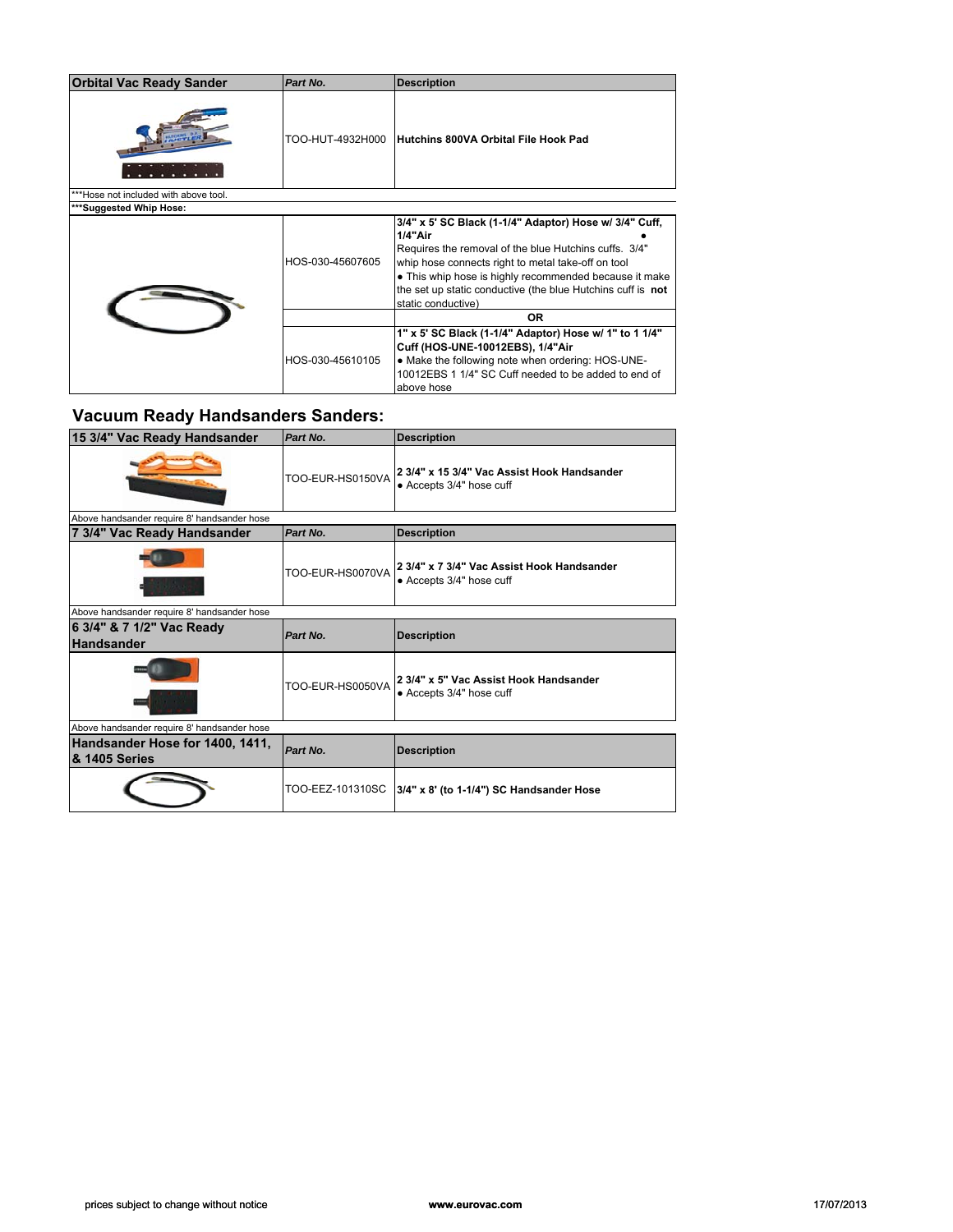| <b>Vacuum Ready Pnuematic Rotary Sanders:</b> |                  |                                                                                                       |
|-----------------------------------------------|------------------|-------------------------------------------------------------------------------------------------------|
| 2" Vac Ready Sander                           | Part No.         | <b>Description</b>                                                                                    |
|                                               | TOO-SIO-TB5055A2 | Sioux 5055A 2" 20000RPM Light Duty Roloc Grinder<br>1" Vacuum Take-off<br>(3/4 Brush Provided Loose)  |
|                                               | TOO-SIO-TB1DA322 | Sioux 1DA321 2" 12000RPM Heavy Duty Roloc Grinder<br>1" Vacuum Take-off<br>(3/4 Brush Provided Loose) |
| ***Suggested Whip Hose:                       |                  |                                                                                                       |
|                                               | HOS-030-45610105 | 1" x 5' SC Black (1-1/4" Adaptor) Hose w/ 1" Cuff,<br>1/4"Air                                         |
| 3" Vac Ready Sander                           | Part No.         | <b>Description</b>                                                                                    |
|                                               | TOO-SIO-TB5055A3 | Sioux 5055A 3" 20000RPM Light Duty Roloc Grinder<br>1" Vacuum Take-off<br>(3/4 Brush Provided Loose)  |
|                                               | TOO-SIO-TB1DA323 | Sioux 1DA321 3" 12000RPM Heavy Duty Roloc Grinder<br>1" Vacuum Take-off<br>(3/4 Brush Provided Loose) |
| ***Suggested Whip Hose:                       |                  |                                                                                                       |
|                                               | HOS-030-45610105 | 1" x 5' SC Black (1-1/4" Adaptor) Hose w/ 1" Cuff,<br>1/4"Air                                         |
| 4" to 8" Resin Cloth Rotary<br>Sander         | Part No.         | <b>Description</b>                                                                                    |
|                                               | TOO-EUR-5265V400 | Sioux #5265 7000RPM 4" 8 Hole Sander                                                                  |
|                                               | TOO-EUR-5265V5   | Sioux #5265 7000RPM 5" 8 Hole Sander                                                                  |
|                                               | TOO-EUR-45006160 | Eurovac 4500RPM 6" 16H Resin Cloth Sander                                                             |
|                                               | TOO-EUR-52388160 | Sioux #5238 3000RPM 8" 16H Sander                                                                     |
|                                               | TOO-EUR-45008160 | Eurovac 4500RPM 8" 16H Resin Cloth Sander                                                             |
| ***Suggested Whip Hose For 4" & 5":           |                  |                                                                                                       |
|                                               | HOS-030-45612805 | 1 1/4" x 5' SC Black (1-1/4" Adaptor) Hose w/ 1-1/4" to<br>1 1/2" Cuff (HOS-UNE-12515EBS), 3/8"Air    |
| ***Suggested Whip Hose For 6" & 8":           |                  |                                                                                                       |
|                                               | HOS-030-45615005 | 1 1/2" x 5' SC Black (1-1/2" Adaptor) Hose w/ 1-1/2"<br><b>Cuff, 3/8" Air</b>                         |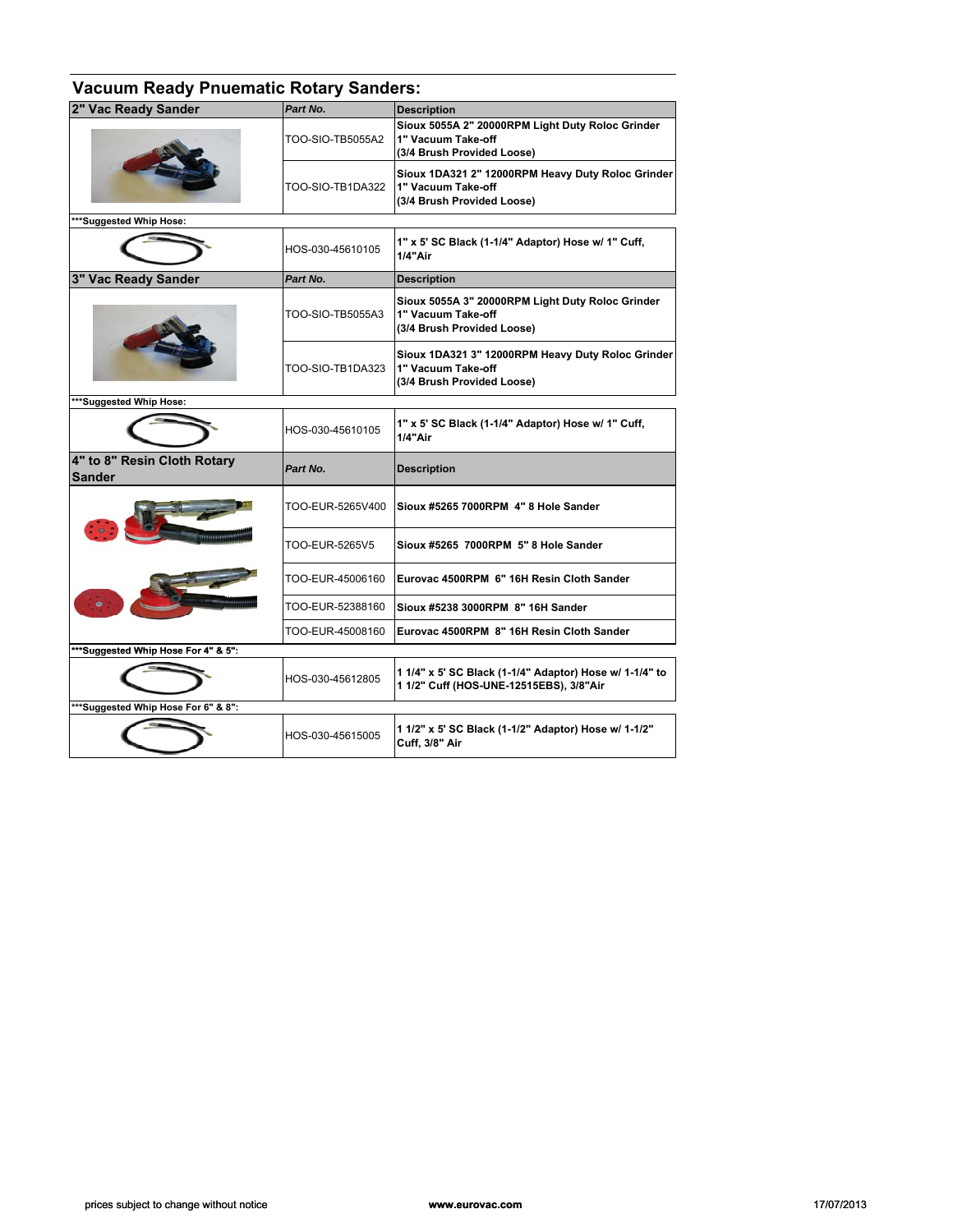| 6" Fiber Disc Rotary Sander                 | Part No.         | <b>Description</b>                                                            |
|---------------------------------------------|------------------|-------------------------------------------------------------------------------|
|                                             | TOO-EUR-5265V4F0 | Sioux #5265 7000RPM 4" 8 Hole Fiber Disc Sander                               |
|                                             | TOO-EUR-45006140 | Eurovac 4500RPM 6" 14H Fibre Disc Grinder                                     |
| ***Suggested Whip Hose For 6" & 8":         |                  |                                                                               |
|                                             | HOS-030-45615005 | 1 1/2" x 5' SC Black (1-1/2" Adaptor) Hose w/ 1-1/2"<br><b>Cuff, 3/8" Air</b> |
| 6" Vac Ready Sander (With Brush<br>Shrouds) | Part No.         | <b>Description</b>                                                            |
|                                             | TOO-SIO-TBE52654 | Sioux #5265 7000RPM 4" 8 Hole Sander with<br>additional brush shroud          |
|                                             | TOO-SIO-TBE52655 | Sioux #5265 7000RPM 5" 8 Hole Sander with<br>additional brush shroud          |
|                                             | TOO-EUR-4500616B | Eurovac 4500RPM 6" 16H Grinder with additional<br>brush shroud                |
|                                             | TOO-EUR-4500614B | Eurovac 4500RPM 6" 14H Fibre Disc Grinder with<br>additional brush shroud     |
| **Suggested Whip Hose For 4" & 5":          |                  |                                                                               |
|                                             | HOS-030-45612805 | 1 1/4" x 5' SC Black (1-1/4" Adaptor) Hose w/ 1-1/4"<br><b>Cuff, 3/8"Air</b>  |
| ***Suggested Whip Hose For 6" & 8":         |                  |                                                                               |
|                                             | HOS-030-45615005 | 1 1/2" x 5' SC Black (1-1/2" Adaptor) Hose w/ 1-1/2"<br><b>Cuff, 3/8" Air</b> |

### **Electric Rotary Sanders**

| <b>Electric Grinders</b>            | Part No.         | <b>Description</b>                                           |
|-------------------------------------|------------------|--------------------------------------------------------------|
|                                     | TOO-EUR-D2840248 | Dewalt #D2840248 4" 8H Fiber Disc Grinder                    |
|                                     |                  | TOO-MAK-T9015DBB Makita #9015DB 5" Walter Brush Grinder      |
|                                     | TOO-MIL-T60657B0 | Milwaukee #6065 7" Brush Grinder                             |
| ***Suggested Whip Hose For 6" & 8": |                  |                                                              |
|                                     | HOS-050-35615005 | 1 1/2" x 5' SC Black (1-1/2" Adaptor) Hose w/ 1-1/2"<br>Cuff |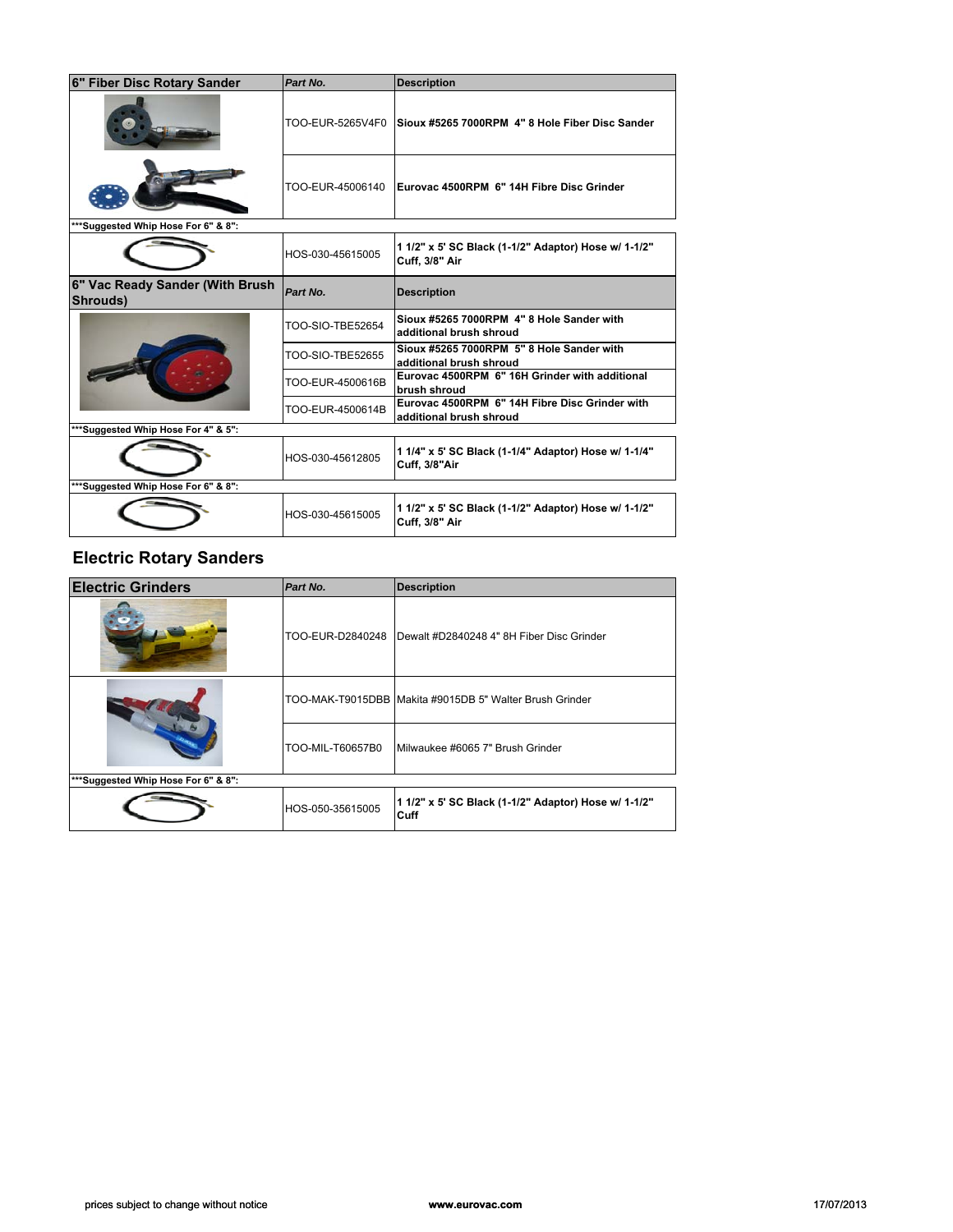| <b>Vacuum Ready Pnuematic Trimmers:</b> |                  |                                                                                                                                                                |
|-----------------------------------------|------------------|----------------------------------------------------------------------------------------------------------------------------------------------------------------|
| 2" Trimmers                             | Part No.         | <b>Description</b>                                                                                                                                             |
|                                         | TOO-DIA-10200000 | Diatrim 2" #10-2 Trim Saw:<br>● 7/16" Cutting Depth<br>· Air Consumption: 15CFM 90PSI<br>• Weight: 1 3/4LBS<br>• RPM: 19.000                                   |
| <b>3" Trimmers</b>                      | Part No.         | <b>Description</b>                                                                                                                                             |
| <b>GIRT AID</b>                         | TOO-DIA-10300000 | Diatrim 3" #10-3 Trim Saw:<br>• 1/2" Cutting Depth<br>· Air Consumption: 19CFM 90PSI<br>• Weight: 3LBS<br>• RPM: 12,000                                        |
| 4" Trimmers                             | Part No.         | <b>Description</b>                                                                                                                                             |
| <b>DIATRIS</b>                          | TOO-DIA-10400000 | Diatrim 4" #10-4 Trim Saw:<br>· Includes an extra trimmer blade<br>1" Cutting Depth<br>· Air Consumption: 23CFM 80PSI<br>· Weight: 4LBS<br>• RPM: 12,700       |
|                                         | TOO-SIO-TT526540 | Sioux 5265 4" "Euro" Trimmer Tool                                                                                                                              |
| <b>5" Trimmers</b>                      | Part No.         | <b>Description</b>                                                                                                                                             |
| платам.                                 | TOO-DIA-10500000 | Diatrim 5" #10-5 Trim Saw:<br>· Includes an extra trimmer blade<br>• 1-1/2" Cutting Depth<br>· Air Consumption: 23CFM 80PSI<br>• Weight: 5LBS<br>• RPM: 12,700 |
| <b>6" Trimmers</b>                      | Part No.         | <b>Description</b>                                                                                                                                             |
|                                         | TOO-DIA-1060X000 | Diatrim 6" #10-6 Excalibur Trim Saw:<br>• 1-5/8" Cutting Depth<br>· Air Consumption: 44CFM 90PSI<br>· Weight: 7.5LBS<br>· RPM: 12,000                          |
| <b>OIA TRIM</b>                         | TOO-DIA-1065X000 | Diatrim 6 1/2" #10-65 Excalibur Trim Saw:<br>• 2" Cutting Depth<br>· Air Consumption: 44CFM 90PSI<br>• Weight: 7.5LBS<br>• RPM: 12,000                         |